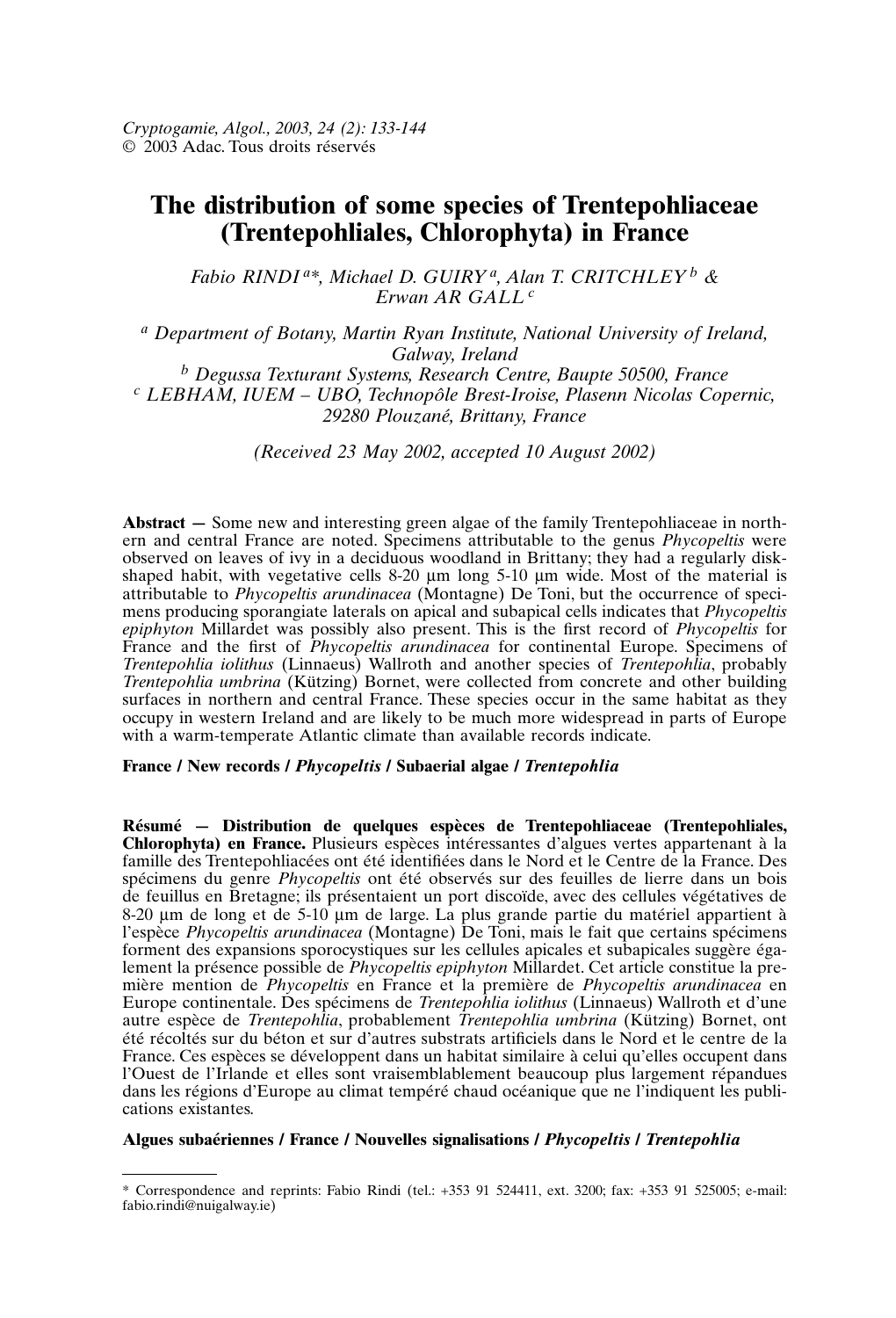### **INTRODUCTION**

The Trentepohliaceae is a family of subaerial green algae, widespread on a variety of substrata in damp habitats (Printz, 1939; Chapman, 1984; Thompson & Wujek, 1997). Most of the species currently included in the family are mainly distributed in tropical and subtropical areas (De Wildeman, 1891; Fritsch, 1907; Thompson & Wujek, 1997), but several have been also commonly reported in temperate regions (Printz, 1939, 1964; Chapman & Good, 1983; Nakano & Handa, 1984; Handa & Nakano, 1988; Rifón-Lastra & Noguerol-Seoane, 2001). Four of the five genera currently assigned to the Trentepohliaceae are known to occur in Europe: *Cephaleuros* Kunze, *Phycopeltis* Millardet, *Printzina* Thompson & Wujek and *Trentepohlia* Martius. *Trentepohlia* is the most widespread and best known (Hariot, 1889, 1893; Howland, 1929; Printz, 1939, 1964; John, 1988; Rindi & Guiry, 2002a); records of entities attributable to this genus date back to the 16th century (Linnaeus, 1753, 1759). *Printzina* has been also frequently reported (usually attributed to species of *Trentepohlia*: Hariot, 1889, 1893; Printz, 1964). Reports of *Phycopeltis* and *Cephaleuros* are much rarer, probably because of the small size and indistinct habit of these algae (Millardet, 1870; Scannell, 1978; Thompson & Wujek, 1997; Rindi & Guiry, 2002b); relatively little is currently known about their distribution.

During a recent visit to northern France, one of us (MDG) noted the presence of several interesting species of Trentepohliaceae. Specimens of subaerial algae attributable with certainty to *Phycopeltis* were noted. Because of the lack of observations on species of this genus in Europe, this was a very interesting record and we report here some details of the morphology and the habitat of the alga in northern France. On the same occasion, growths produced by species of *Trentepohlia* were observed to be common on walls of buildings and other artificial surfaces. In Europe, this phenomenon has been described only very rarely; western Ireland is the only region for which it has been reported in detail (Rindi & Guiry 2002a). These growths were found to consist of *Trentepohlia iolithus* (Linnaeus) Wallroth and another species of *Trentepohlia*, morphologically close to *Trentepohlia umbrina* (Kützing) Bornet. We report details of the morphology and ecology of these entities too.

# **MATERIALS AND METHODS**

Specimens of *Phycopeltis* were collected on 21 October 2001 at Sainte Anne du Portzic, near Brest; the alga occurred epiphytically on leaves of ivy (*Hedera helix* Linnaeus) in a mixed woodland of beeches (*Fagus sylvatica* Linnaeus) and chestnuts (*Castanea sativa* Miller). Thirty leaves, for which the presence of orange patches of *Phycopeltis* was detectable by the unaided eye, were collected. The material was transported in a closed plastic bag and examined by light microscopy some days later; from each leaf, 1-2 plants were removed and examined by light microscopy (overall, 50 plants). The size of the thallus was measured for each specimen (as diameter of the plant in micrometers) and the reproductive condition was noted (absence of reproductive structures; presence of zoosporangia; presence of gametangia); for 15 plants randomly selected, length and width of 6 vegetative cells (also randomly selected) were measured.

*Trentepohlia iolithus* and *Trentepohlia* cf. *umbrina* were collected at several sites in northern and central France, reported in detail in Tab. 1. These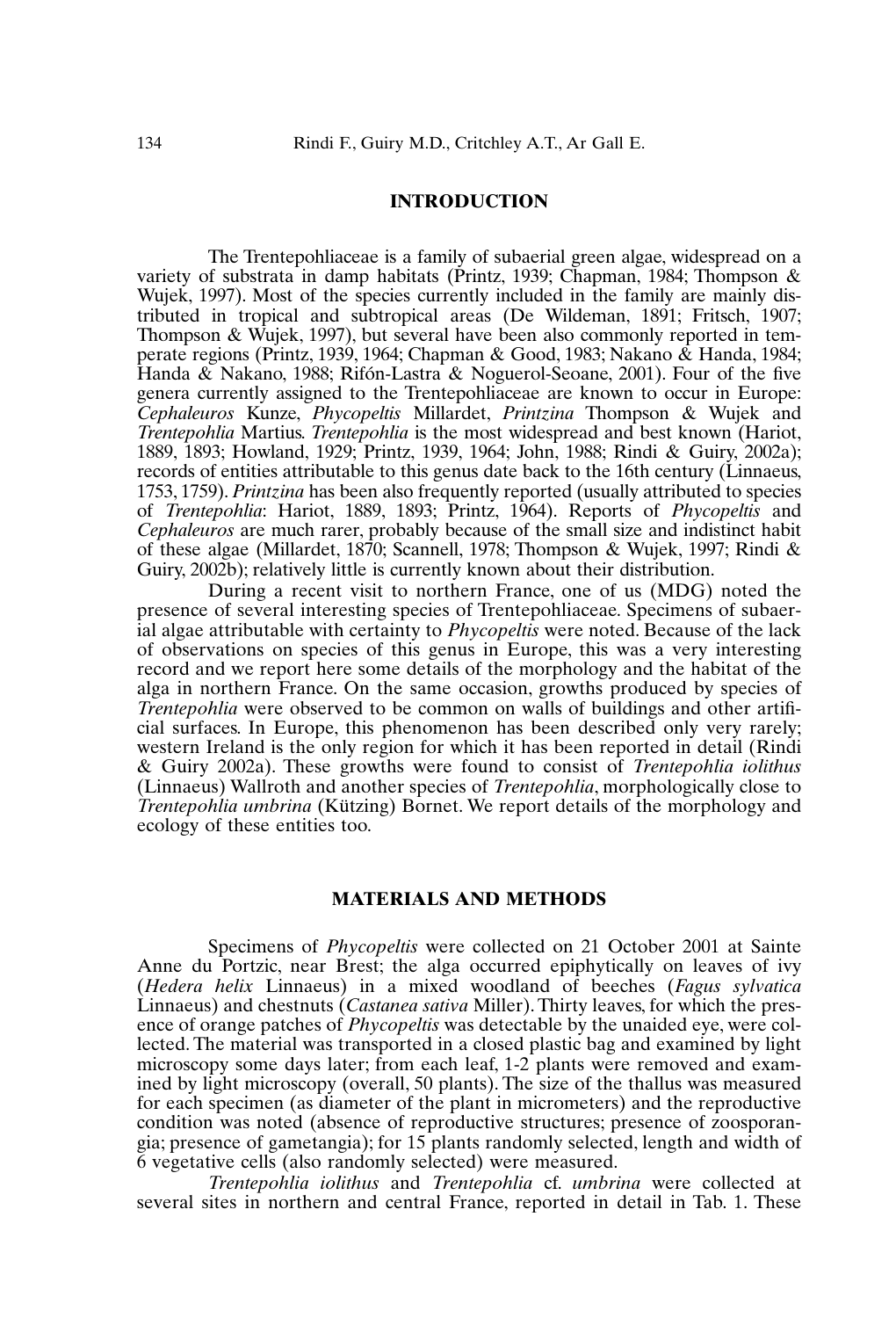| Date         | Locality                              | Type of substratum | <b>Species</b>            |
|--------------|---------------------------------------|--------------------|---------------------------|
| 5 Jul. 2000  | Vayrac, Lot                           | Concrete           | Trentepohlia iolithus     |
| 6 Jul. 2000  | Souillac, Lot                         | Concrete           | Trentepohlia iolithus     |
| 18 Dec. 2001 | Landunvez, Finistère, Brittany        | Limestone          | Trentepohlia cfr. umbrina |
| 12 Feb. 2002 | Bayeux, Calvados                      | Limestone          | Trentepohlia cfr. umbrina |
| 14 Feb. 2002 | Le Mont St. Michel, Normandy          | Limestone          | Trentepohlia cfr. umbrina |
| 21 Feb. 2002 | Ste Marie du Mont, Cotentin, Normandy | Limestone          | Trentepohlia cfr. umbrina |
| 21 Feb. 2002 | Baupte, Cotentin, Normandy            | Concrete           | Trentepohlia iolithus     |
| 21 Feb. 2002 | Baupte, Cotentin, Normandy            | Concrete           | Trentepohlia iolithus     |
| 21 Feb. 2002 | Auvers, Cotentin, Normandy            | Concrete           | Trentepohlia iolithus     |
| 20 Mar. 2002 | Landunvez, Finistère, Brittany        | Cement             | Trentepohlia cfr. umbrina |

Table 1. Collections of *Trentepohlia* examined.



Fig. 1. *Phycopeltis arundinacea*. Habit of a specimen.

algae formed a dark red crust on artificial surfaces, from which they were removed with a sharp knife. The material was examined by light microscopy some days later and the same observations as for *Phycopeltis* were made.

Microphotographs of *Phycopeltis* and *Trentepohlia* were taken by a Nikon DXM1200 digital camera and mounted in plates by Adobe Photoshop 4.0.

For all collections, voucher specimens were deposited in the Phycological Herbarium, National University of Ireland, Galway (GALW). Some specimens of *Phycopeltis* have also been deposited in the Muséum National d'Histoire Naturelle, Paris (PC).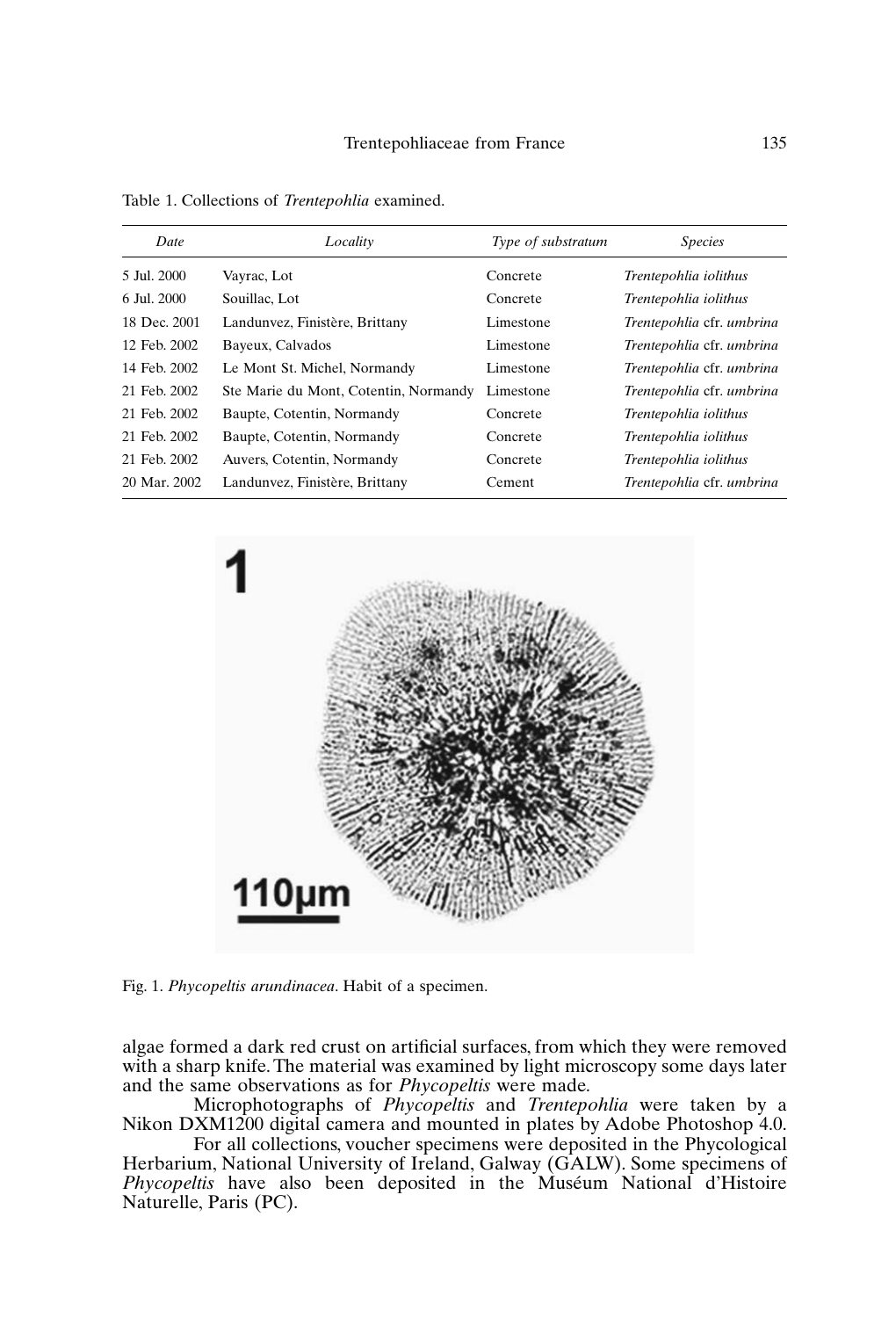

Figs 2-3. *Phycopeltis arundinacea*. Fig. 2. Surface view of a thallus showing detail of some sporangiate laterals, with zoosporangium (arrowhead) and suffultory cell (arrow). Fig. 3. Surface view of a thallus, showing zoosporangia concentrated in the central parts.

# **OBSERVATIONS**

## *Phycopeltis*

Specimens of *Phycopeltis* consisted of orange or yellowish-brown disks, formed by the adhesion of numerous filaments radiating from the centre of the plant and branching dichotomously. The thalli had a regular, entire or slightly lobed margin and individual specimens were up to 1200 µm wide (Fig. 1). When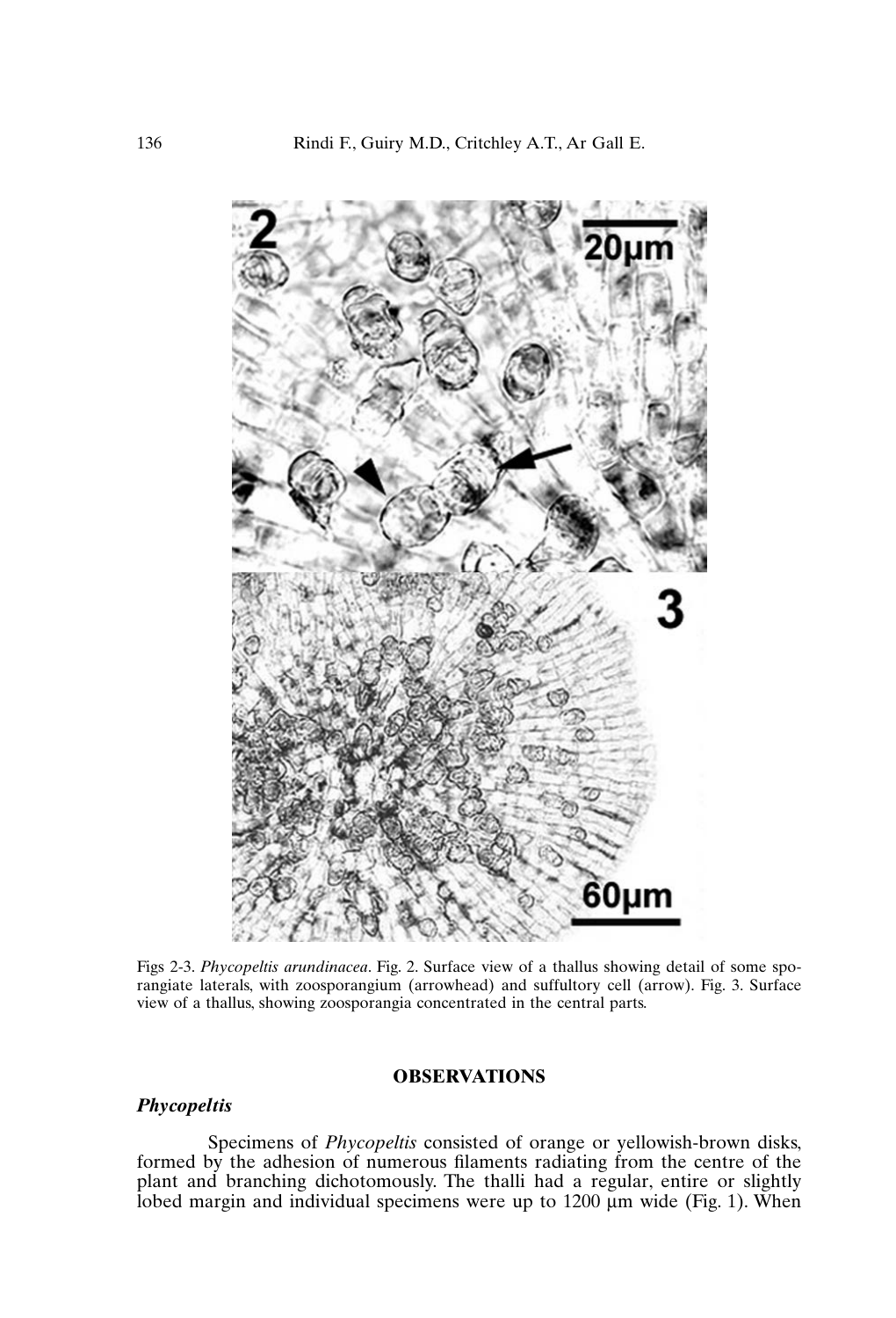the margins of two individual plants met, they stopped growing in the area of contact and their growth continued in other directions; so, if large numbers of thalli occurred on a same leaf, *Phycopeltis* produced growths extending for some mm2 or cm<sup>2</sup>, with irregular edges. The cells were 8-20  $\mu$ m long (mostly 13-17  $\mu$ m) and 5-10  $\mu$ m wide (mostly 6-8  $\mu$ m), the length: width ratio ranging between 1.5 and 3 (mostly 2-2.5). The mean lengths and widths, calculated for 90 cells, were 14.23 µm (SD: 1.57) and 7.34 µm (SD: 0.77), respectively; the mean length: width ratio was  $1.96$  (SD: 0.33).



Figs 4-5. *Phycopeltis* sp. and *Phycopeltis arundinacea*. Fig. 4. *Phycopeltis* sp.: surface view of the margin of a specimen, showing marginal production of zoosporangia. Fig. 5. *Phycopeltis arundinacea*: marginal part of a specimen, showing the ostiole of a presumptive empty gametangium (arrow).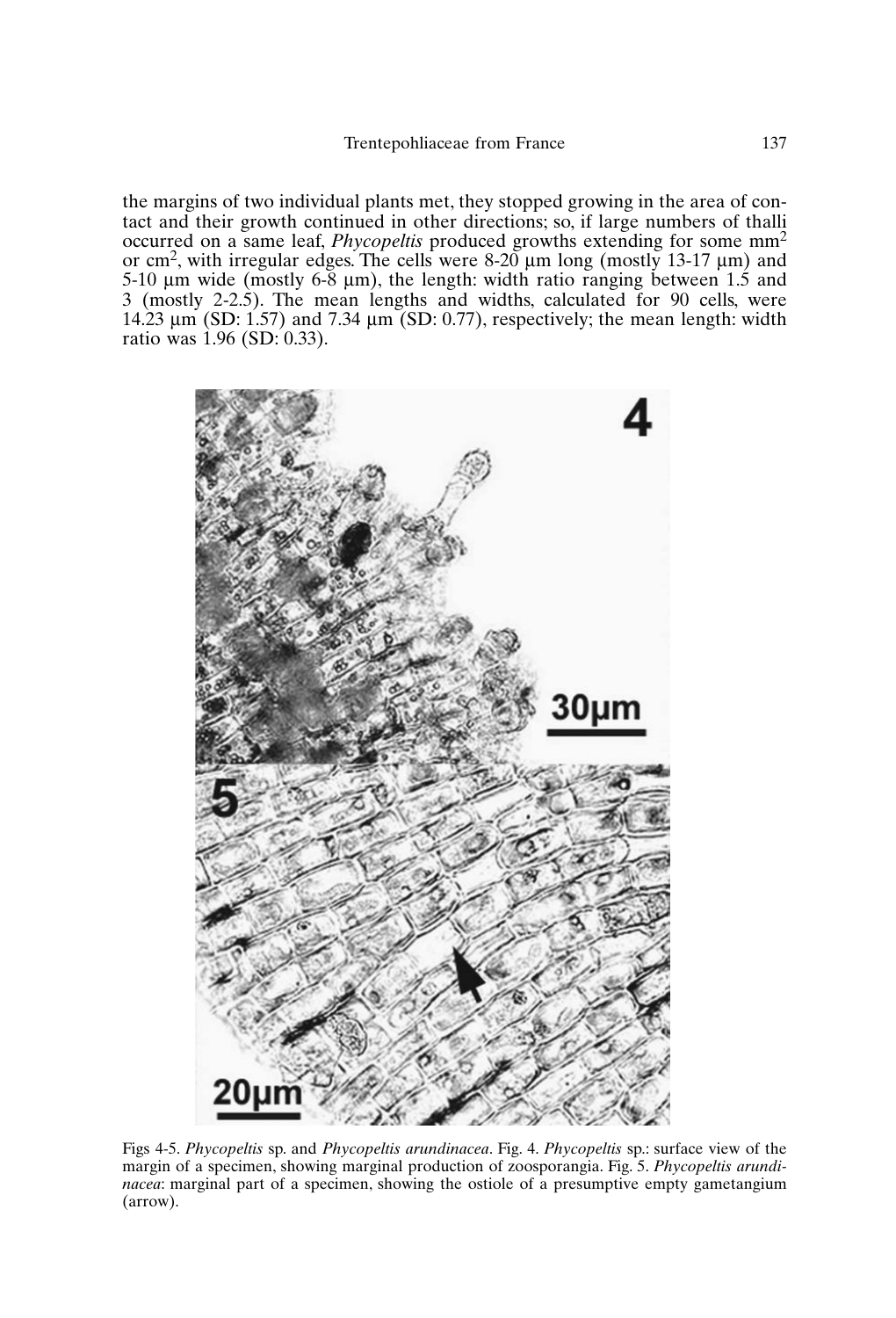The most common reproductive structures were sporangiate laterals, which were observed on all specimens examined. Sporangiate laterals consisted of a zoosporangium borne on the top of a retorted suffultory cell (Fig. 2); in fully developed sporangiate laterals, the suffultory cell was constantly bent towards the centre of the thallus and the zoosporangium was oval,  $10\n-20 \mu m$  long and 8-16  $\mu$ m wide. In most plants, production of sporangiate laterals took place in the centre of the thallus and the mature sporangiate laterals were concentrated in the central parts of the algae, with the marginal parts of the thallus being largely sterile (Fig. 3). However, specimens occurring on some leaves showed a markedly different pattern: the sporangiate laterals were produced on apical and subapical cells, and consequently also occurred in the marginal parts of the thallus (Fig. 4). Specimens with apical and intercalary sporangiate laterals were clearly segregated on different leaves and the two forms were never observed occurring together on the same leaf; no differences in the size of vegetative cells were evident between the two forms. No detachment of zoosporangia and release of zoospores was observed for any specimen.

No mature gametangia were observed in any plant. In a number of specimens some cells were discoloured and in surface view they showed a hole with the appearance of a gametangial ostiole (Fig. 5); this suggests that these cells were empty gametangia which had previously released gametes.

## *Trentepohlia iolithus*

*Trentepohlia iolithus* was found to produce dark red growths on concrete surfaces at Vayrac and Souillac (Department of Lot), and Baupte and Auvers (peninsula of Cotentin, Normandy). Specimens consisted of extensive creeping axes, producing irregularly branched erect axes (Fig. 6). Generally, the erect parts of the thallus tended to become deeply entangled and to assume a decumbent habit; this produced an almost crustose, pseudoparenchymatous thallus. Individual cells varied in shape from cylindrical to globular (Fig. 7); usually, they were more or less cylindrical in parts of the thallus in active growth and tended to get globular in the older ones. Cell length ranged between 13 and 28 µm (mostly  $16-22 \mu m$ , cell width between 10 and 26  $\mu m$  (mostly 14-18  $\mu m$ ).

No reproductive structures were observed.

#### *Trentepohlia cf. umbrina*

This species occurred in samples collected at Landunvez (Brittany), Bayeux (Calvados), le Mont St. Michel and Ste Marie du Mont (Normandy), where it produced brownish-red growths on limestone walls; in a sample collected at Landunvez, the growth attributable to this species occurred on a cement wall, in a narrow and shaded street. Specimens were irregular, compact masses of entangled filaments (Fig. 8), easily separable into fragments a few cells in length (Fig. 9). The cells were globular or swollen, 9-20  $\mu$ m wide (mostly 13-17  $\mu$ m) and 10-22 µm long (mostly 14-18 µm), with a more or less thick cell wall. Specialised reproductive structures were absent in the specimens examined.

### **DISCUSSION**

The morphology of *Phycopeltis* from northern France is generally characterized by the regularly disk-shaped habit, the smooth and entire margin, the intercalary position of the sporangiate laterals and the cells ranging between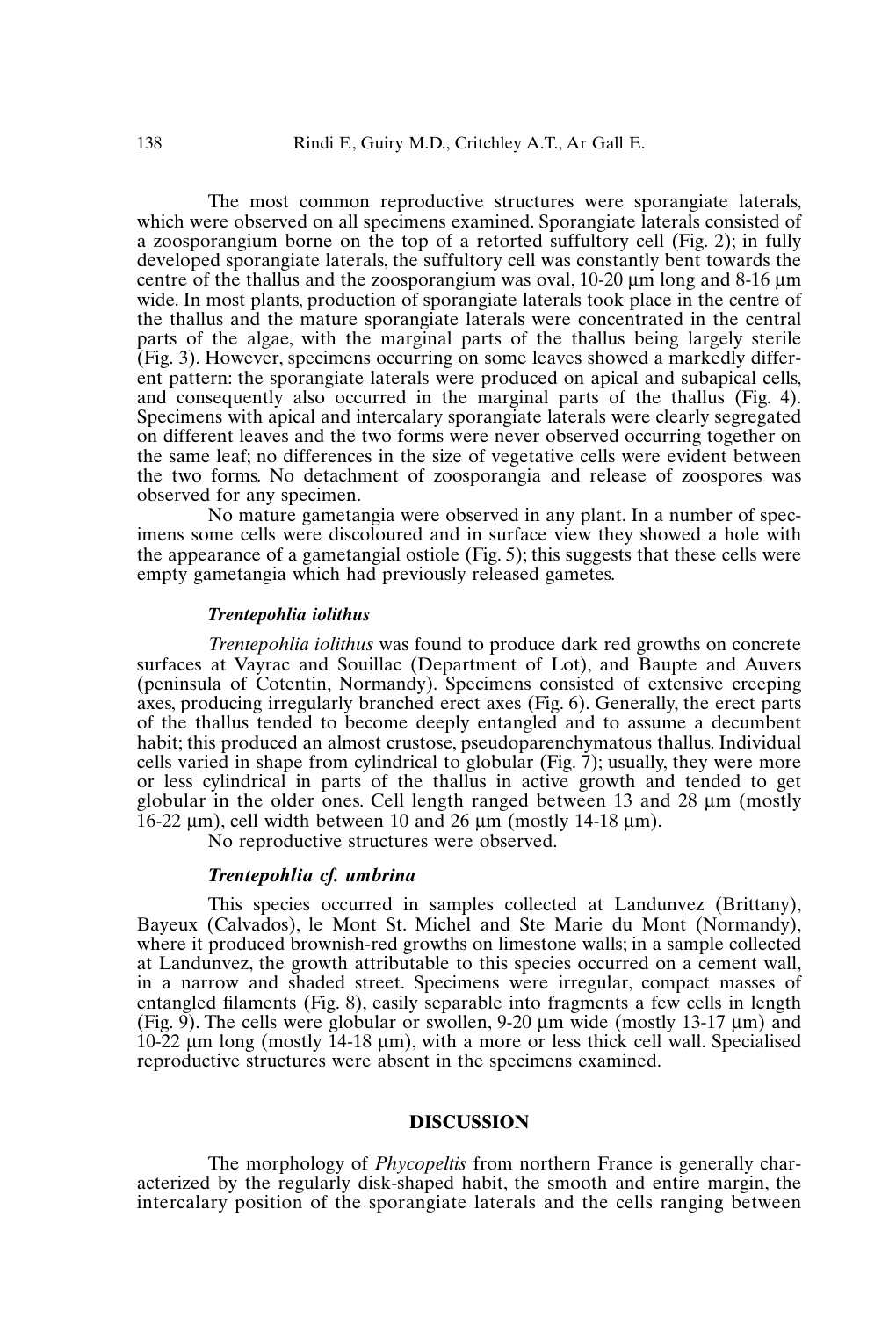

Figs 6-7. *Trentepohlia iolithus*. Fig. 6. Habit of a short fragment. Fig. 7. Habit of some cells.

8-20 µm in length and 5-10 µm in width. This considerably reduced the number of candidate species for attribution. Two major monographs on the taxonomy of this genus have been published: Printz (1939) attributed 12 species to *Phycopeltis*, whereas Thompson & Wujek (1997) recently included in the genus 18 species (11 of which were newly described). Following Printz's (1939) concept two species can accommodate the French material: *Phycopeltis arundinacea* (Montagne) De Toni and *Phycopeltis expansa* Jennings. These are the only entities that produce an entire, regular disk and have vegetative cells more than 4 µm wide (mostly 7-9 µm); Printz (1939) based the distinction between them on the origin of the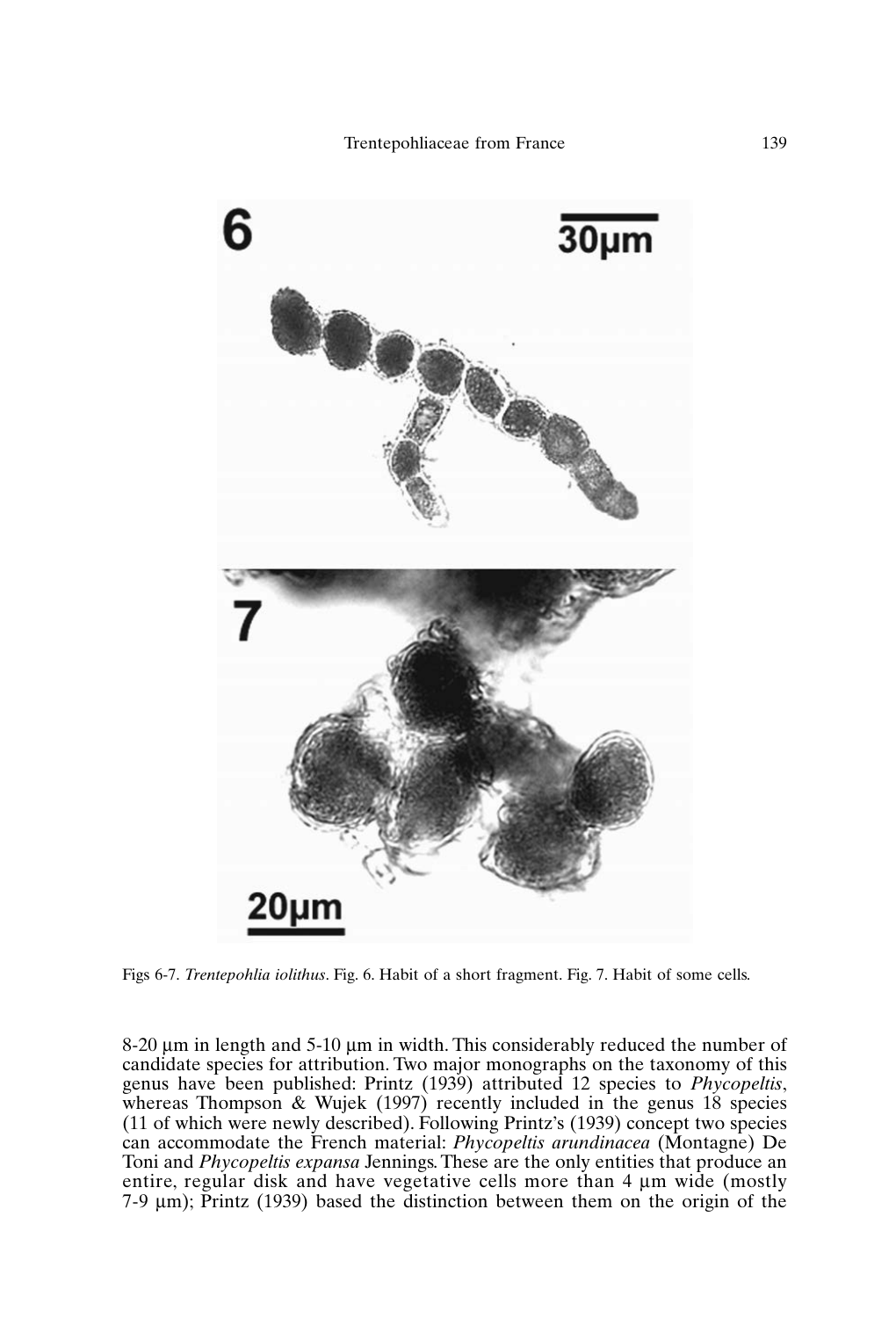

Figs 8-9. *Trentepohlia* cf. *umbrina*. Fig. 8. Habit of a specimen (squashed for microscopic observation). Fig. 9. A short fragment.

sporangiate lateral. In *P. expansa* the sporangiate lateral is borne on the top of a stalk cell produced by transverse division of a vegetative cell, whilst in *P. arundinacea* it is sessile on the vegetative cell. Conversely, following Thompson & Wujek (1997) the specific attribution of the French material is not clear; on the basis of their determination key, the only entity which seems suitable to accommodate French *Phycopeltis* is *Phycopeltis novae-zelandiae* Thompson & Wujek, described on the basis of material from Smith's Bush, Tokapuna, New Zealand. This is the only species showing wholly radial-filamentous thalli with an entire margin, documented presence of zoosporangia, sporangiate laterals intercalary in origin, and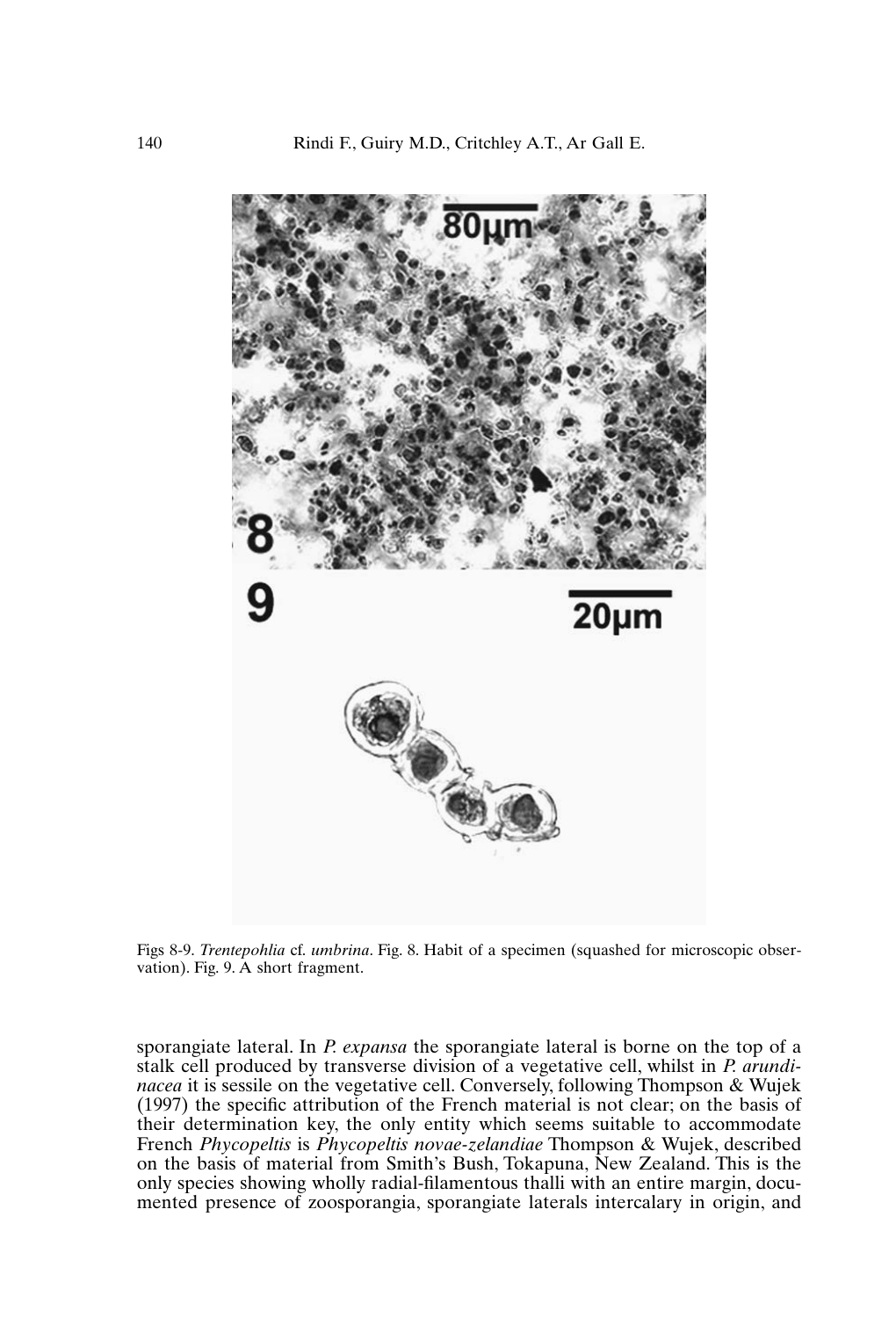cells 16-22 µm long in sporangial specimens (mean: 18 µm); however, for this last feature, *P. novae-zelandiae* does not agree completely with our plants, in which the cells are usually 13-17  $\mu$ m long (mean: ~14  $\mu$ m).

We propose that the French material of *Phycopeltis* is mostly *P. arundinacea*. We have investigated in detail the morphology of this species in a recent review of the taxonomy of *Phycopeltis* in Ireland, based on extensive collections examined both by light and scanning electron microscopy (Rindi & Guiry, 2002b). In that study, we also examined in detail the type specimen of *Phyllactidium arundinaceum* Montagne (1846), the basionym of *P. arundinacea*, based on specimens found growing on reeds in Algeria. *P. arundinacea* is the species to which Irish specimens of *Phycopeltis* should be attributed, and the morphology of most of the French plants is clearly in complete agreement with that of Irish material. Thompson & Wujek (1997) reported for *P. arundinacea* a range of size of the cells considerably larger than the one reported by Printz (1939): they stated that cells of *P. arundinacea* are 7-12 µm wide and 28-38 µm long, with a length: width ratio of 1: 3.5-4.5. This is, however, in marked contrast with the morphology of the type of *P. arundinaceum* (with which Printz's description agrees); for 45 vegetative cells we measured a mean length of 12.8  $\mu$ m (SD = 2.35) and a mean width of 5.60  $\mu$ m  $(SD = 0.94)$ , the mean length: width ratio being 2.33 (SD = 0.50). We think that Thompson & Wujek's (1997) concept of *P. arundinacea* requires revision and that *P. novae-zelandiae* might be conspecific with *P. arundinacea* or *P. expansa*. Pending further studies, we also prefer to regard *P. arundinacea* and *P. expansa* as separate species. Unfortunately, the discriminating character (stalked or sessile condition of the sporangiate laterals) is usually difficult to observe in light microscopy; in the Irish material, scanning electron microscopy has shown that the absence of a stalk cell seems to be a consistent feature (Rindi & Guiry, 2002b). Given the general close similarity between French and Irish material, we think that this is also probably true for the French material; we acknowledge, however, that further observations are necessary (and that the distinction between *P. arundinacea* and *P. expansa* requires further study).

Despite of the general similarity between French and Irish *Phycopeltis*, an important difference was also observed. In some of the French specimens the sporangiate laterals occurred on the margin, indicating production by apical or subapical cells; this situation was never observed in the Irish material (Rindi  $\&$ Guiry, 2002b). There is general agreement about the taxonomic importance of the origin of the sporangiate laterals (Printz, 1939; Thompson & Wujek, 1997) and the fact that plants with both intercalary and apical production of sporangiate laterals were observed in the French material indicates the possibility that two species were present. In this regard, the occurrence of *Phycopeltis epiphyton* in Europe has been known since 1870, when Millardet (1870: 48) described the genus and the species on the basis of specimens growing on needles of fir (*Abies*) in southern Germany; Thompson & Wujek (1997) and John (2002) cited it for England, Wales and Scotland. *P. epiphyton* is characterized by the apical production of sporangiate laterals. However, it is generally reported to be a very small species. The original specimens upon which the name was based were about 100 mm in diameter (Millardet, 1870; see also Printz, 1939, 1964), with small cells, 2-4  $\mu$ m wide (Printz, 1939; but note in this case too the contrast with the observations of Thompson  $\&$ Wujek, 1997, reporting a width of 4-7.7  $\mu$ m). This last feature is in contrast with the material from France. *P. arundinacea* and *P. epiphyton* perhaps occur together in the same habitats in northern France; in such case, this is the first record for continental Europe of *P. arundinacea*, which has been previously reported for Algeria (Montagne, 1846), Ireland (Scannell, 1965, 1978; Rindi & Guiry, 2002b)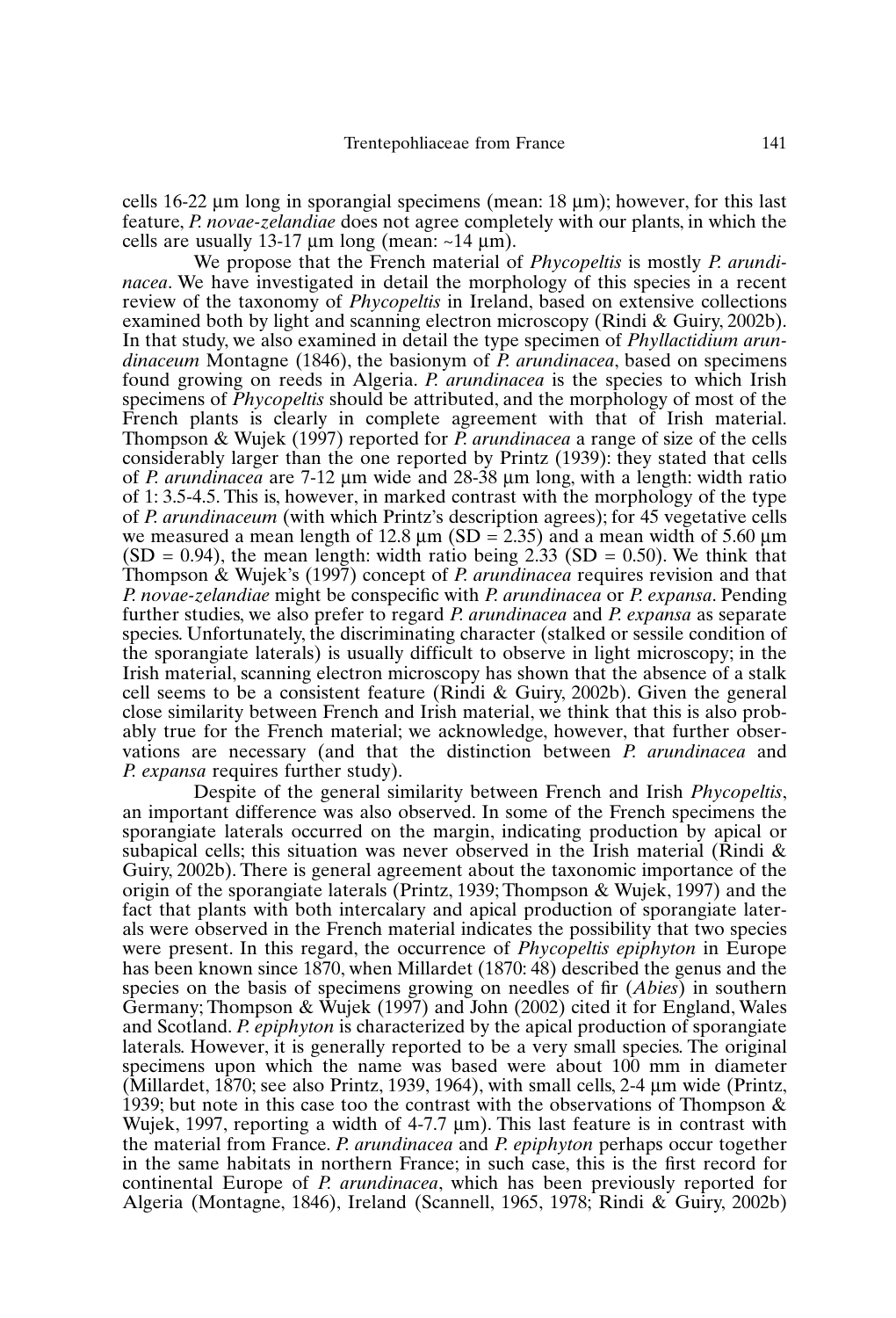and many tropical areas (Printz, 1939). In any case, this is the first report of the genus Phycopeltis for France.

Further observations are necessary and the problem of the distinction between *P. arundinacea* and *P. epiphyton* requires investigation, considering also that plants with apical and intercalary sporangiate laterals were found only on separate leaves; this suggests that this character might be controlled by environmental factors working on small spatial scales, rather than genetically. Unfortunately, several morphological features of *Phycopeltis* are known to be variable and dependent on environmental factors (Thompson & Wujek, 1997) and a comparative approach considering also molecular data is necessary to elucidate several problems at genus and species level.

Despite the absence of reproductive structures, the identification of *Trentepohlia iolithus* does not present particular problems. The specimens from France are in good agreement with descriptions available in the literature and are identical both morphologically and ecologically to western Irish material described by Rindi & Guiry (2002a). In contrast to *Phycopeltis*, *Trentepohlia iolithus* is widespread and it has been recorded for most of Europe (De Wildeman, 1888; Hariot, 1889; Printz, 1964; Rindi & Guiry, 2002a). *Trentepohlia umbrina* has also a very wide distribution, having been reported for most temperate and tropical areas of the world (Hariot, 1889; Printz, 1920, 1964; Thompson & Wujek, 1997). The alga regarded here as *Trentepohlia* cf. *umbrina* is probably common in Europe, since it is also in perfect agreement with corresponding western Irish forms (Rindi & Guiry, 2002a). In this case, however, we do not propose an identification at species level because of the type of substratum colonised. For species of *Trentepohlia*, the type of surface colonised is considered an important character, with considerable relevance for specific identification (Printz 1939, 1964). *Trentepohlia umbrina* has usually been reported as a very common corticolous alga (Hariot, 1889; Printz, 1939, 1964) and it seems very rare on stone (which is the favoured surface of both the French and western Irish populations) or other substrata. A comparison with fresh collections from the type locality (southern Germany), perhaps combined with molecular data, is necessary to elucidate the taxonomic position of this entity. Interestingly, the type of substratum occupied by *Trentepohlia iolithus* and *Trentepohlia* cf. *umbrina* seems to be very constant. Both in France and in Ireland, *Trentepohlia iolithus* has been observed forming welldeveloped populations only on cement and concrete, and *Trentepohlia* cf. *umbrina* predominantly on limestone (in fact, in Galway City species of *Trentepohlia* are the only subaerial algae that show a precise substratum preference; Rindi, unpublished observations).

The vigorous growth of species of *Trentepohlia* on buildings is a wellknown practical problem in Singapore and other tropical areas, where the species involved is usually *Trentepohlia odorata* (Wiggers) Wittrock (Wee & Lee, 1980; Lee & Wee, 1982; Ho *et al*., 1983; Ong *et al*., 1992). For temperate areas, this problem has been rarely mentioned (John, 1988; Wakefield *et al*., 1996; Rifón-Lastra & Noguerol-Seoane, 2001; Rindi & Guiry, 2002a). In western Ireland, *Trentepohlia iolithus* is very common on concrete walls, where it forms characteristic, extensive deep-red discolourations (Rindi & Guiry, 2002a). The growth of species of *Trentepohlia* depends on high levels of atmospheric relative humidity, which may serve as a source of water (Ong *et al*., 1992). Consequently, these algae find favourable conditions in humid places and the peculiar climate of western Ireland (with relatively mild winter conditions and persistently high humidity and rainfall) provides obviously very suitable conditions from this point of view. This is probably the case for northern and western France too and we suspect that in the parts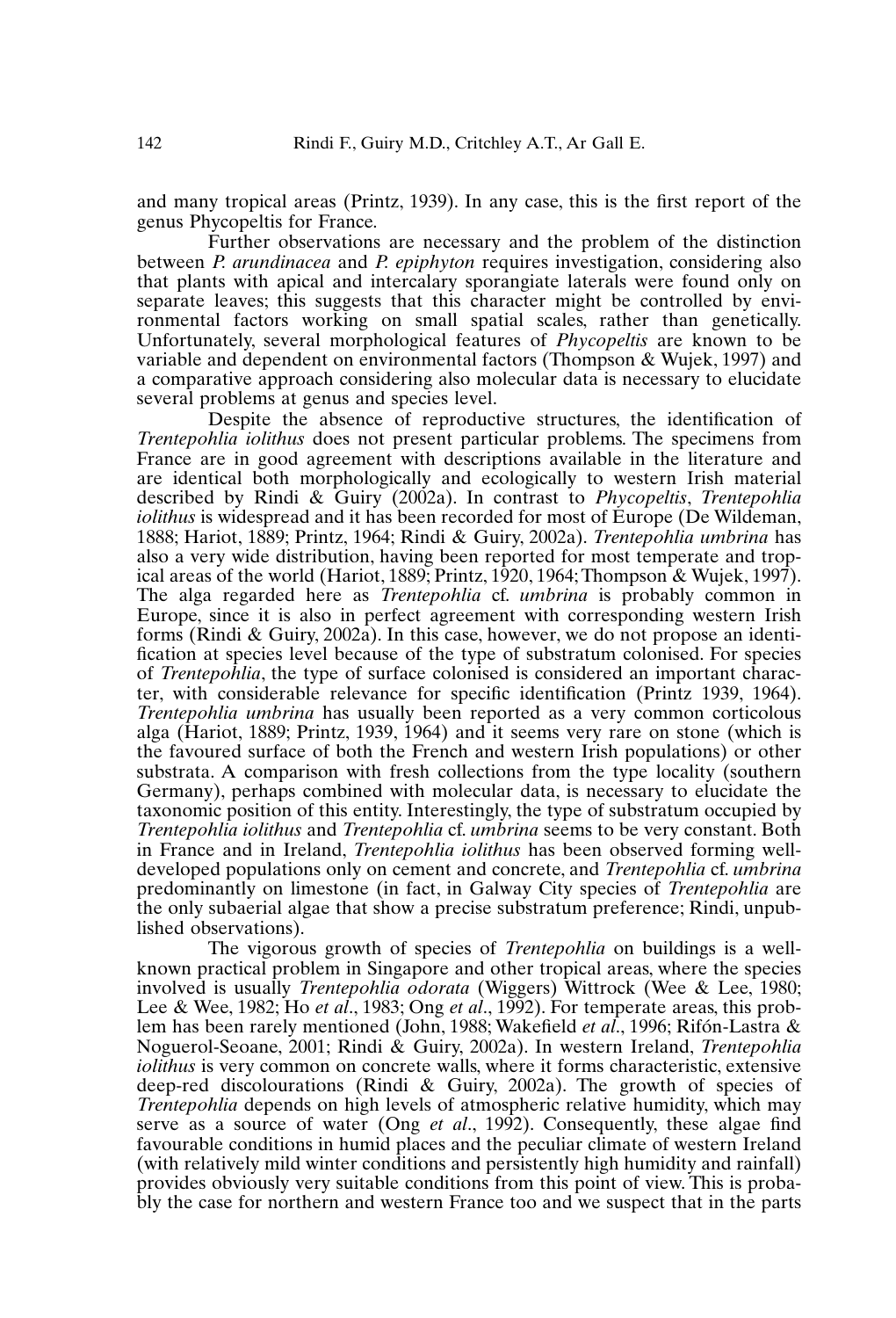of Europe close to the Atlantic, which experience a more humid climate than the rest of the continent, species of *Trentepohlia* are much more common in these habitats than present records indicate. Interestingly, in a detailed study of the epilithic subaerial algae of Normandy, Frémy (1925) reported the common occurrence of *Trentepohlia aurea*, but did not make any mention of *Trentepohlia iolithus* and *Trentepohlia umbrina*.

It is also remarkable that this type of growth occurs in more southern parts of France, such as Vayrac and Souillac, in the Department of Lot. However, *T. iolithus* and other species of *Trentepohlia* have been commonly reported in mountainous districts of central and southern Europe (Diels, 1914; Ercegovic, 1925; Jaag, 1945; Fjerdingstad, 1965; Golubic, 1967), where climate conditions are cooler and moister than in lowlands, probably closer to Atlantic situations. This is probably the case for the area of Lot, where the samples were collected.

**Acknowledgements.** The study was funded by the Higher Education Authority, Ireland, PRTLI Programme for the Environmental Change Institute, National University of Ireland, Galway.

#### **REFERENCES**

- CHAPMAN R.L., 1984 An assessment of the current state of our knowledge of the Trentepohliaceae. *In*: Irvine D.E.G. and John D.M. (Eds.), *Systematics of the Green Algae*. London and Orlando, Academic Press, pp. 233-250.
- CHAPMAN R.L. & GOOD B.H., 1983 Subaerial symbiotic green algae: interactions with vascular plant hosts. *In*: Goff L.J. (Ed.), *Algal Symbiosis*. Cambridge, Cambridge University Press, pp. 173-204.
- DE WILDEMAN E., 1888 Sur quelques formes du genre *Trentepohlia*. *Bulletin de la Societé Royale Botanique de la Belgique* 27: 178-182.
- DE WILDEMAN E., 1891 Les *Trentepohlia* des Indes Néerlandaises. *Annales du Jardin Botanique de Buitenzorg* 9: 127-142
- DIELS L., 1914 Die Algen-Vegetation der Südtiroler Dolomitriffe. Ein Beitrag zur Ökologie der der Lithophyten*. Berichte der Deutschen Botanischen Gesellschaft* 32: 502-526.
- ERCEGOVIC A., 1925 Litofitska vegetacija vapnenaca i dolomita u Hrvatskoj. *Acta Instituti Botanici Realis Universitatis Zagrebensis* 1: 64-114.
- FRÉMY P., 1925 Essai sur l'écologie des algues saxicoles, aériennes et subaériennes, en Normandie. *Nuova Notarisia* 36: 297-304.
- FRITSCH F.E., 1907 The subaerial and freshwater algal flora of the Tropics. A phytogeographical and ecological study. *Annals of Botany* 21: 235-275.
- FJERDINGSTAD E.,  $1965 -$ The algal flora of some "Tintenstriche" in the Alpes-Maritimes (France). *Schweizer Zeitschrift für Hydrologie* 27: 167-171.
- GOLUBIC S., 1967 Algenvegetation den Felsen. Eine ökologische Algenstudie im dinarischen Karstgebiet. *In*: Elster H.J. and Ohle W. (Eds.), *Die Binnengewässer* 23. Stuttgart, E. Schweizerbart'sche Verlagsbuchhandlung, pp. 1-183.
- HANDA S. & NAKANO T., 1988 Some corticolous algae from Miyajima Island, western Japan. *Nova Hedwigia* 46: 165-186
- HARIOT P., 1889 Notes sur le genre *Trentepohlia* Martius. *Journal de Botanique*, Paris 3: 393-405.
- HARIOT P., 1893 Le *Chroolepus lageniferum* Hild. en France. *Journal de Botanique*, Paris 7: 216.
- HO K.K., TAN K.H. & WEE, Y.C., 1983 Growth conditions of *Trentepohlia odorata* (Chlorophyta, Ulotrichales). *Phycologia* 22: 303-308.